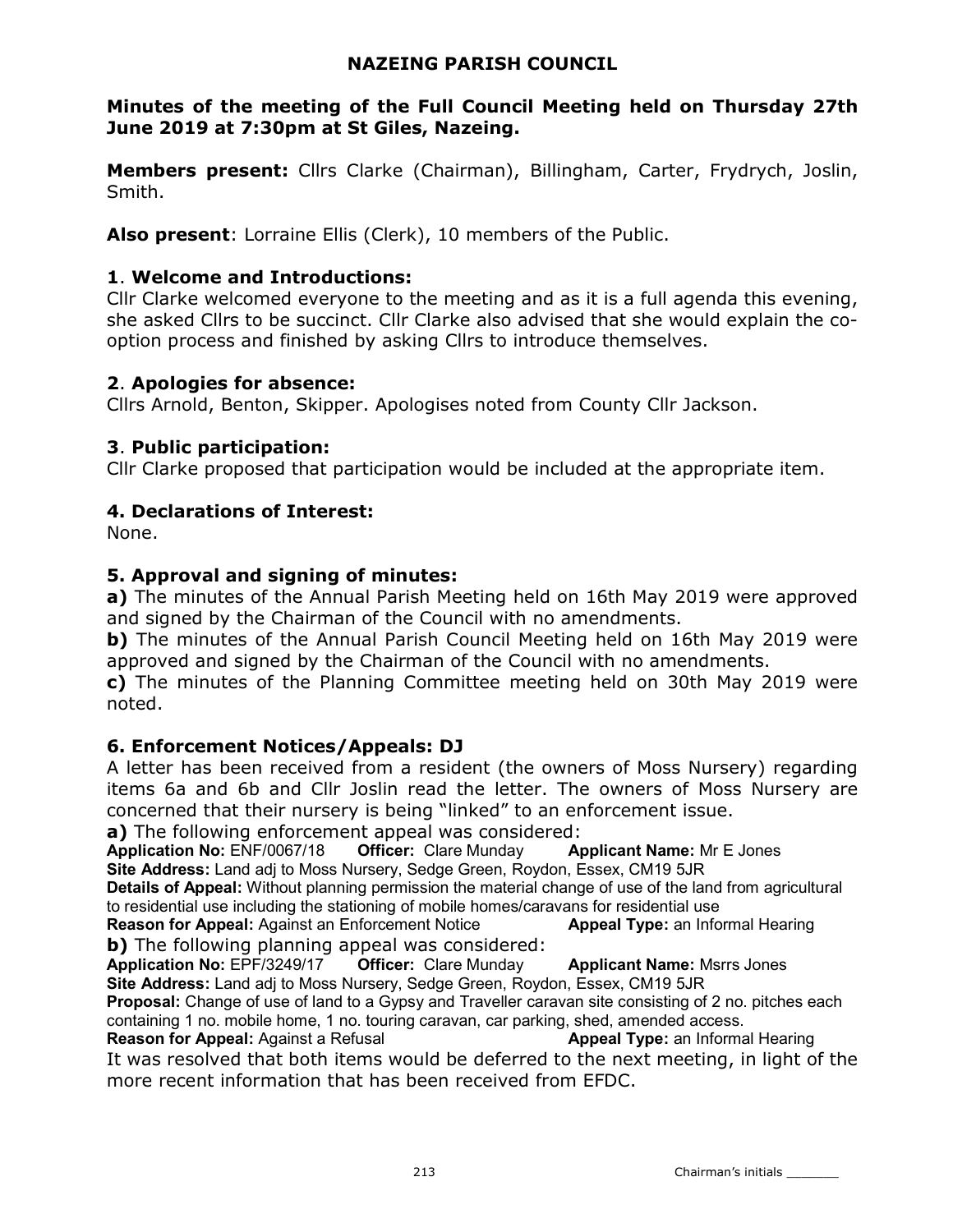#### **7. Planning Applications:** The following applications were considered:

(a) Application No: EPF/1201/19 Officer: Sukhvinder Dhadwar Applicant Name: Mr L Williamson Location: Middlebrook Industrial Estate, Hoe Lane, Nazeing, Waltham Abbey, EN9 2RJ

Proposal: Demolition of existing commercial buildings and erection of 20no. detached/semidetached dwellings and 13no. 'affordable' houses with associated off-street parking, private gardens and landscaping.

Cllr Frydrych explained some of the history of the site.

A resident asked that speed calming is included on the private road and also advised that currently on the site, there are no restrictions on working hours.

Cllr Billingham highlighted that points have been raised in Essex County Councils SuDS report, wrt flooding issues and they have put a holding objection on the application. The development is part in the conservation area and a hedge running the length of the stream has a TPO (Tree Preservation Order). The tree & landscape department at EFDC are also concerned over the positioning of houses to the leylandii hedge on one of the boundary's and have requested that the development be redesigned to address this.

Cllr Billingham believes that there are potentially over 160 car movements per day, when you consider those stated in the Stoneshot development predictions and she is concerned that would be a far greater danger than a handful of slow moving HGVs.

Cllr Clarke raised concerns regarding the credibility of the Transport Assessment. It states the number of additional traffic movements as 6 -7 during peak hours. That the site has a good access to bus services, when the only reliable bus service to the nearest town (Hoddesdon) is the Community bus service and so the bus access is actually limited. Also that the site is within walk and cycling distance of local facilities, when Hoe Lane is too dangerous a road for walking and as there is no footway until Palmers Grove.

Cllr Billingham said that EFDC had already granted permission for 269 developments in Nazeing since 2014, that it does not include 122+ allocated in the Local Plan and questioned whether any more were required as the target in the Local Plan has already been doubled.

Cllr Smith proposed that the Council objects to the application, Cllr Billingham seconded the proposal. Three Cllrs voted in favour of the proposal and three Cllrs voted against the proposal. The Chairman used her casting vote and voted in favour of the proposal. Therefore the Council objects to the application.

#### Resolved – to object to the proposal as

i) Essex County Council have raised flooding issues in their SuDS report.

ii) The development is part in the conservation area.

iii) A hedge running the length of the stream has a TPO.

iv) EFDC have already granted permission for 269 developments in Nazeing since 2014. In addition, c. 122 developments are allocated in the Local Plan, which fulfils the requirements.

v) There are potentially over 160 car movements per day, which would be on a narrow lane, the lane is already under pressure from volume of traffic.

vi) Concern was expressed over the credibility of the Transport Assessment, as it states very low additional traffic movements (see v above), the site does not have good access to bus services and Hoe Lane does not have a footway, so it is dangerous to walk along it.

In the event that the application is referred to Committee, the Council would wish to attend the meeting and make representations.

These are provided for information only, EFDC do not normally accept comments on these applications.

(b) Application No: EPF/1351/19 DRC Officer: James Ruffini Davis Applicant Name: Mrs Marcetic Location: Burleigh Nursery, Hoe Lane, Nazeing, Waltham Abbey, EN9 2RJ

Proposal: Application for Approval of Details Reserved by Condition 6 "Phase 2 Land Contamination preliminary risk assessment" for EPF/2047/17. (Demolition of existing commercial buildings & erection of x6 no. four bedroom detached dwellings).

#### Resolved – no comment.

(c) Application No: EPF/1352/19 DRC Officer: Sophie Ward Bennett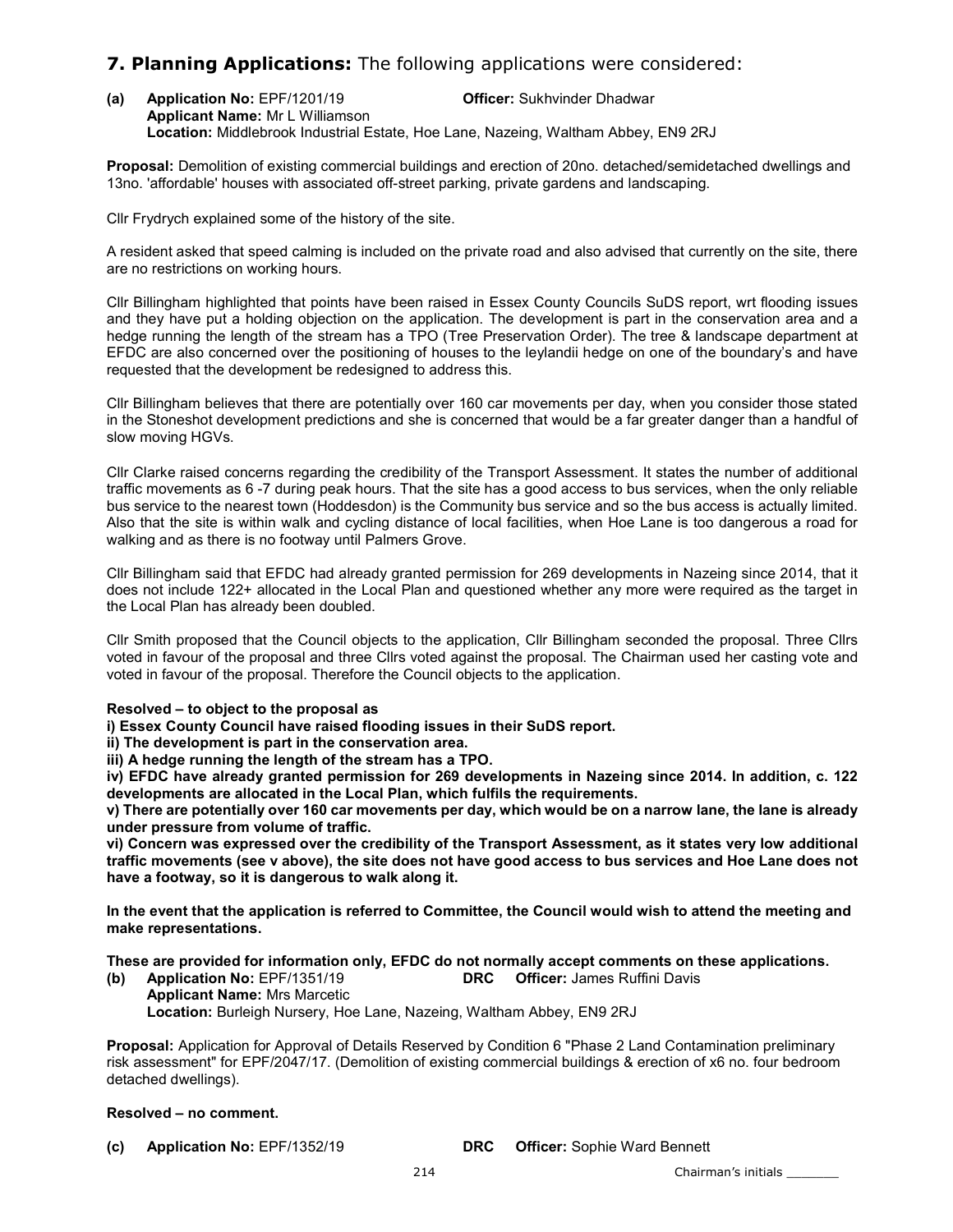Applicant Name: Mrs Marcetic Location: Burleigh Nursery, Hoe Lane, Nazeing, Waltham Abbey, EN9 2RJ

Proposal: Application for Approval of Details Reserved by Condition 6 "Phase 2 site investigation" for EPF/2271/16. (Erection of x5 no. detached residential dwellings).

Resolved – no comment.

#### **8. Amended Planning Applications:** The following applications were considered:

(a) Application No: EPF/0852/19 Officer: Graham Courtney Applicant Name: Miss Rossella Castellana Location: 8 The Mead, Nazeing New Road, Nazeing, Waltham Abbey, EN10 6SS

Proposal: Proposed demolition of an existing detached dwelling & garage with the erection of a new 2 storey detached dwelling \*\*\*Amended/Application/Description\*\*\*

#### Resolved – no objection.

(b) Application No: EPF/1221/19 Officer: Caroline Brown Applicant Name: Mr Wellington Andrade Location: 67 Western Road, Nazeing, Waltham Abbey, EN9 2QH

Proposal: Proposed single storey rear extension. \*\*\*the extension has been increased from 3.5 to 3.8metres \*\*\*

#### Resolved – no objection.

#### 9. Councillor Vacancies.

Due to six applicants and only four vacancies, the vacancies will be filled individually. An absolute majority, of those present and voting, must be achieved.

Cllr Clarke explained the process for co-option and each Cllr had also been given a documented copy. One applicant requested to stand for Riverside ward only. The other five applicants were standing for either ward.

Details of how each vacancy has been filled is recorded below.

#### Bumbles Green ward and vacancy 1.

Round 1: Steve Clarkson 3 votes, Jennifer Lovegrove 1 vote, Kev Orkian 0 votes, Chris Shorter 0 votes and Dawn Warwick 2 votes.

Kev Orkian and Chris Shorter removed as lowest number of votes.

Round 2: Steve Clarkson 3 votes, Jennifer Lovegrove 0 votes and Dawn Warwick 3 votes. As a tie, Chairman had the casting vote and Dawn Warwick was co-opted onto the Council in Bumbles Green ward.

#### Bumbles Green ward and vacancy 2.

Round 1: Steve Clarkson 5 votes, Jennifer Lovegrove 1 vote, Kev Orkian 0 votes and Chris Shorter 0 votes.

Steve Clarkson was co-opted onto the Council in Bumbles Green ward.

#### Riverside ward and vacancy 1.

Round 1: Jennifer Lovegrove 2 votes, Kev Orkian 0 votes, Chris Shorter 3 votes and David Stock 1 vote.

Kev Orkian removed as lowest number of votes.

Round 2: Jennifer Lovegrove 1 vote, Chris Shorter 4 votes and David Stock 1 vote. Chris Shorter was co-opted onto the Council in Riverside ward.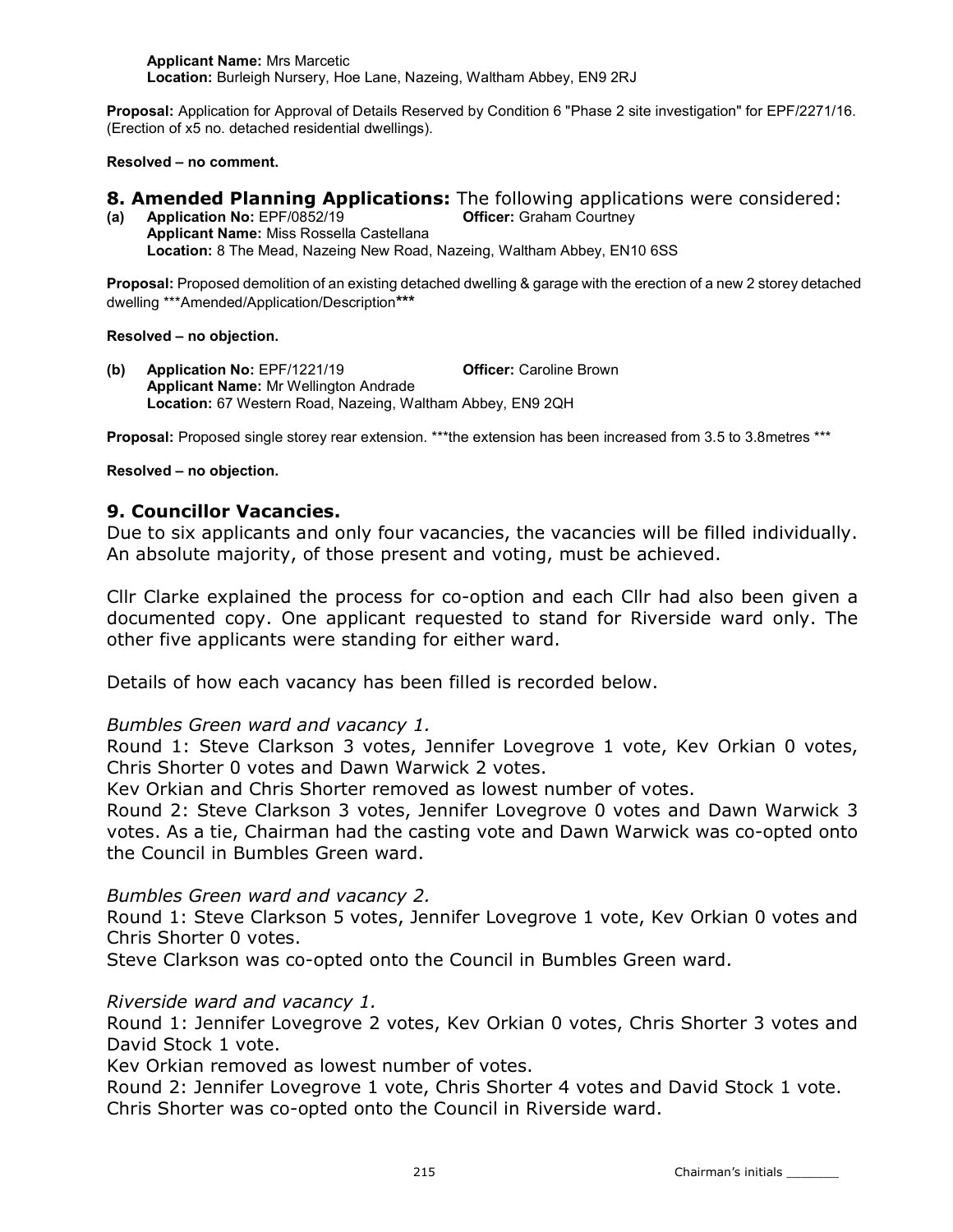## Riverside ward and vacancy 2.

Round 1: Jennifer Lovegrove 2 votes, Kev Orkian 0 votes and David Stock 4 votes. David Stock was co-opted onto the Council in Riverside ward.

It was noted that Cllr Shorter departed from the Council meeting at this point.

## 10. Date of next Full Council and Planning Committee meetings in August.

There was a brief discussion about Full Council meetings over the summer period and Cllrs present were in agreement that it could be held in August instead of July. a) It was resolved that the date for the next Full Council meeting is 22nd August 2019 and it was noted that the meeting would include additional planning applications. b) It was resolved that the date for the Planning Committee meeting is 1st August 2019.

#### 11. Nazeing Youth Football Club.

To provide an update on the draft agreement required between the Council and the Nazeing Youth Football Club. DJ

Cllr Joslin explained that it had been difficult to start the draft as he believed that the agreement should include the provision of toilets and changing facilities etc. although these are not available, and also no decision had been made regarding the term of the agreement.

Following some discussion, it was agreed that the draft should be produced as a basic agreement for the use of the pitch for 1 year. Amendments could be made at a later time, to include additional facilities. Cllr Joslin proposed to complete a draft by 11/07/19. Action Cllr Joslin.

#### 12. External Liaison.

To appoint Councillor/s to liaise with Nazeing Community Champions.

Cllr Billingham proposed Cllr Warwick to liaise with Nazeing Community Champions, Cllr Smith seconded the proposal. All Cllrs voted in favour of the proposal. It was resolved that Cllr Warwick will liaise with Nazeing Community Champions.

# 13. Annual Internal Audit 2018/19:

a) The completion of the Internal Audit on 23/05/2019 was noted.

b) The contents of the 2018/19 Internal Audit Report were noted and it was resolved to approve the Action Plan and responses.

It was agreed to record a vote of thanks for the Clerk and to include the following statement from the audit report "The auditor thanks the Clerk for her assistance, which has ensured the smooth progress of our review process".

c) It was resolved to approve the Annual Internal Audit Report 2018/19 page 3 of the Annual Governance and Accountability Return 2018/19 Part 3.

# 14. Annual Governance and Accountability Return 2018/19:

a) It was resolved to approve Section 1 - Annual Governance Statement 2018/19 page 4 of the Annual Governance and Accountability Return 2018/19 Part 3.

b) It was resolved to authorise the Chairman and Clerk to sign and date Section 1 -Annual Governance Statement 2018/19 page 4 of the Annual Governance and Accountability Return 2018/19 Part 3.

c) It was resolved to approve Section 2 - Accounting Statements 2018/19 page 5 of the Annual Governance and Accountability Return 2018/19 Part 3. It was noted that this section has already been signed by the Clerk.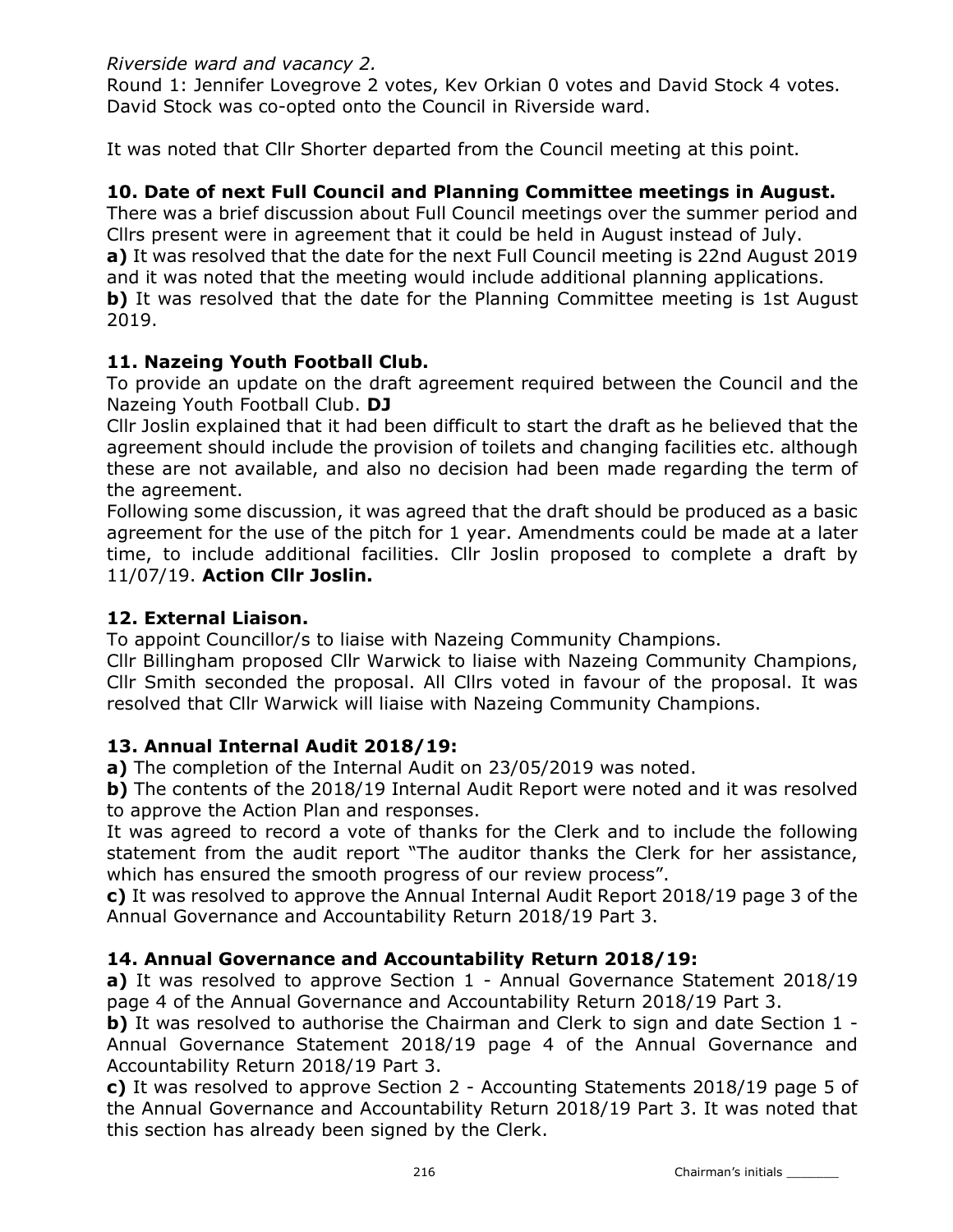d) It was resolved to authorise the Chairman to sign and date Section 2 - Accounting Statements 2018/19 page 5 of the Annual Governance and Accountability Return 2018/19 Part 3.

# 15. Financial Matters:

a) It was resolved to authorise:

i) Payments totalling £18,274.84.

ii) Transfer of £8,000 between bank accounts.

The Financial Summary for June 2019 was approved and signed by the Chairman of the Council. It was noted Cllrs Joslin & Carter will set up & approve direct credits this month. Action Cllrs Joslin & Carter.

b) To appoint a Councillor, who is not a signatory on the bank account, to review, approve and sign the reconciliation reports on a quarterly basis.

There were two proposals and each proposal was voted on:

Cllr Joslin proposed Cllr Clarkson for this appointment, Cllr Frydrych seconded the proposal. Three Cllrs voted in favour of the proposal to appoint Cllr Clarkson.

Cllr Billingham proposed Cllr Smith for this appointment, Cllr Clarke seconded the proposal. Two Cllrs voted in favour of the proposal to appoint Cllr Smith.

It was resolved that Cllr Clarkson will review, approve and sign the reconciliation reports on a quarterly basis.

It was proposed that Cllr Clarkson is appointed to the Finance committee and all Cllrs were in favour of the proposal. It was resolved to appoint Cllr Clarkson to the Finance committee.

c) It was resolved to authorise payment for an additional 4 hours for the Clerk if required, for preparation for the next Full Council meeting.

# 16. Leisure Centre and Playing Fields at Bumbles Green. DJ

To consider registration of the Council's Title. Cllr Joslin advised that part of the land was gifted to the Council by Lord John Mackie but the land has never been registered. Cllr Joslin has met with a solicitor to discuss proceeding with the application to Land Registry. The estimate for the solicitor fees is  $£450 + VAT$  and  $£45 + VAT$  for the search and registration fee.

Cllr Frydrych proposed that the Council proceeds with this solicitor for the registration of the Council's Title. The proposal was seconded by Cllr Smith and all Cllrs were in favour of the proposal. It was resolved to proceed with Forbes Hall LLP solicitors for the registration of the Council's Title and agreed that due to the time already spent by Cllr Joslin, the Council has used these solicitors previously and the reasonableness of the fees quoted, no further estimates would be required. A new account code will need to be raised for the expenditure.

# 17. Review Standing Orders.

Cllr Clarke proposed establishing a working group to review the Councils Standing Orders, the proposal was seconded by Cllr Billingham. All Cllrs were in favour of the It was resolved to establish a working group to review the Councils Standing Orders and Cllrs Clarke, Billingham, Clarkson and Warwick will be on the working group.

# 18. Review Financial Regulations. LE

To consider and approve the changes to the Councils Financial Regulations, as recommended by the internal auditor. C/F to next Full Council meeting.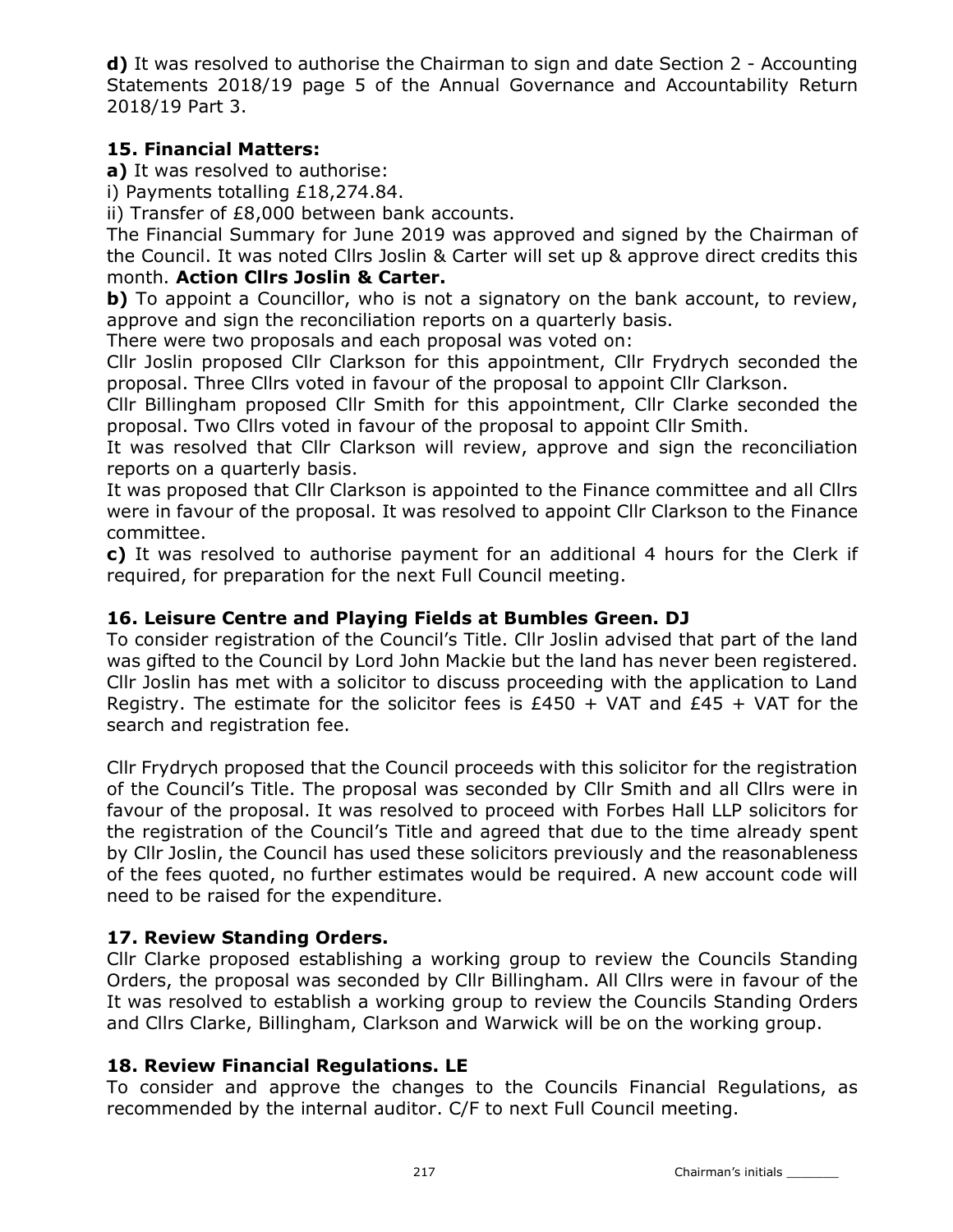# 19. Connecting with the Community.

a) To provide an update on the Parish Council information booklet. SC It was requested that all the new Cllrs provide their biographies to Cllr Warwick, who is producing the booklet. Action Cllrs Clarkson, Stock & Shorter. b) To provide an update on the new noticeboards at the Parade. **SC/SB** The new noticeboards are being installed on 01/07/19, with the supports being painted beforehand.

#### 20. Amenity Matters:

a) Permission has been granted to install and maintain three planters on the footway outside Nazeingbury Parade, subject to a number of conditions. To consider that Nazeing Parish Council acknowledge this permission to Essex County Council.

It was resolved to acknowledge this permission to Essex County Council, subject to checking the Council's insurance policy and Cllr Joslin also reviewing the document. Action Clerk and Cllr Joslin.

It was noted that Cllr Frydrych departed from the Council meeting at this point.

b) It was resolved to apply for a Micro-grant for funding towards the planters and the community noticeboard at the Nazeingbury Parade. Action Cllr Clarke.

To note that community organisations can apply for the Micro-grant for community projects and details are available on the EALC website www.ealc.gov.uk

c) Footway Repair Programme. To consider if there are any serious footway defects in Nazeing that need attention. Cllr Billingham suggested the footway by the school. Cllr Clarke suggested the stretch of footway opposite the entrance to Clayton Hill and also the area in front of the smallish trees / grassed area, along the front of Langley Green. Required details to be provided as soon as possible. Action Cllrs Billingham & Clarke.

d) London Stansted Airport would like to present Councils in the area with tree saplings as a gift to celebrate Biodiversity Week. Tree samplings have been requested for planting at the Hoe Lane open space. To provide an update. **SC** 

EFDC has given permission and London Stansted Airport has been advised, however, there has been no response from the contact at London Stansted Airport.

e) It was noted that the Parkguard patrols at Elizabeth Close Play Area / Fields are scheduled to start from 24/06/19 and continue until 22/09/19.

f) To provide an update on the community speedwatch training. **SC** 

District Cllr Bassett has co-ordinated some training for a group of residents to undertake speedwatch training on 03/07/19. Cllr Clarke will be attending the training. Six locations have been identified to carry out the speedwatch. Cllr Warwick will send Jennifer Lovegrove District Cllr Bassett's details, so Jennifer can contact him with a view to attending the training. Action Cllr Warwick.

#### 21. Annual Inspection Report of Play Areas.

The contents of the 2019 Annual inspection Reports received from RoSPA Play Safety Team for the three play areas (circulated before the meeting) was noted.

It was proposed to establish a working group to look at the reports and consider the suggestions. All Cllrs were in favour of the proposal. It was resolved to establish a working group to look at the reports, consider the suggestions and Cllrs Carter, Joslin & Warwick will be on the working group. Also possibly Cllr Frydrych. Action Cllrs Carter, Joslin & Warwick.